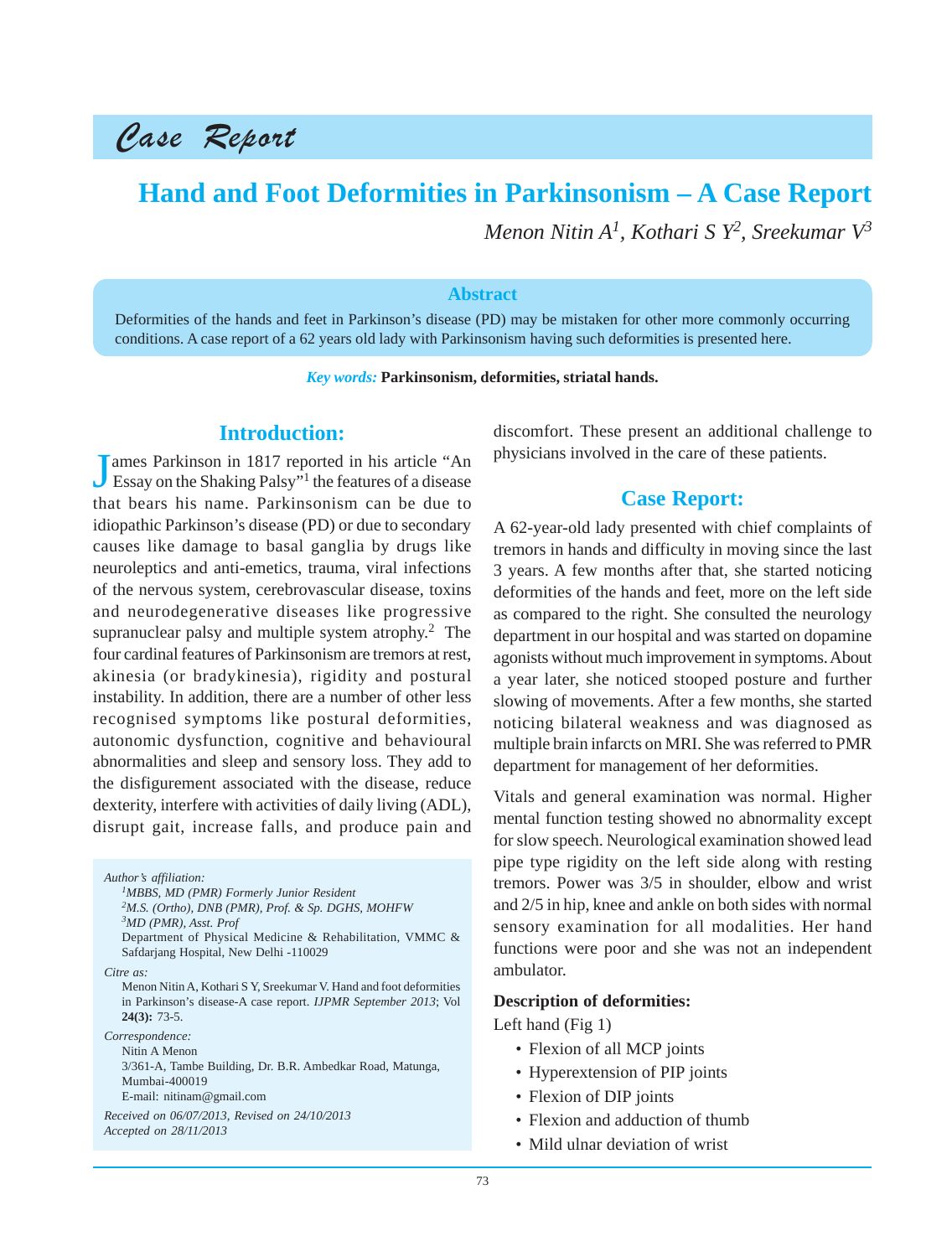#### Right hand (Fig 1)

• Flexion of thumb at MCP joint and hyperextension at IP joint

Feet (Fig 2)

• Clawing of toes on right side

#### Trunk

• Stooped posture

All limb deformities were fixed.



**Fig 1-** *Hand Deformities in Parkinsonism*



**Fig 2-** *Deformities of the Feet*

Investigations showed haemoglobin count of 13.1 g/dl with a total WBC count of 5500 per cubic mm. ESR in the first hour was 55 mm and C–reactive protein, rheumatoid factor and antineutrophilic antigen were all negative. Plain radiographs of her hands showed subluxation of metacarpophalangeal and proximal interphalangeal joints but preserved anatomy of the wrist joint with no erosions (Fig 3).

She was put on levodopa + carbidopa  $(100+25)$  thrice a day, benzhexol (1 mg) twice a day, clopidogrel (75 mg) once a day and atorvastatin (20 mg) at bedtime. She was also started on active assisted range of motion exercises,



**Fig 3-** *Hand Radiograph showing Deformities with Normal Wrist Joint Anatomy*

strengthening exercises, co-ordination and balance exercises and gait training with walker. For activities of daily living, she was advised a raised toilet seat and a spoon with built-up handle.

## **Discussion:**

The terms "striatal hands and feet" were first used by Charcot in 1877 to report the distal limb deformities associated with Parkinson's disease<sup>3</sup>. They are present in about 33% of patients with Parkinsonism and are more common in females<sup>4</sup>. The side of the deformity correlates with the side of initial symptoms. They are generally seen in advanced cases, but subtle deformity can be noticed in early disease as well, sometimes even before other manifestations are apparent.

Striatal hand consists of flexion of MCP joint, extension of PIP joints, flexion of DIP joints and ulnar deviation of wrist (not always seen) and striatal foot consists of great toe extension and flexion of other toes. Other deformities like camptocormia (stooped posture with flexion in the thoracic and/or lumbar spine), antecollis (neck drop that is more pronounced than expected when compared to the flexed posture of the trunk) and Pisa syndrome (lateral flexion of the trunk which completely disappears on lying down) may also be seen<sup>4</sup>.

The differential diagnosis of the hand deformities may include:

- Dystonia
- Rheumatoid arthritis
- Systemic lupus erythematosus (SLE)
- Dupuytren's contracture
- Ulnar neuropathy